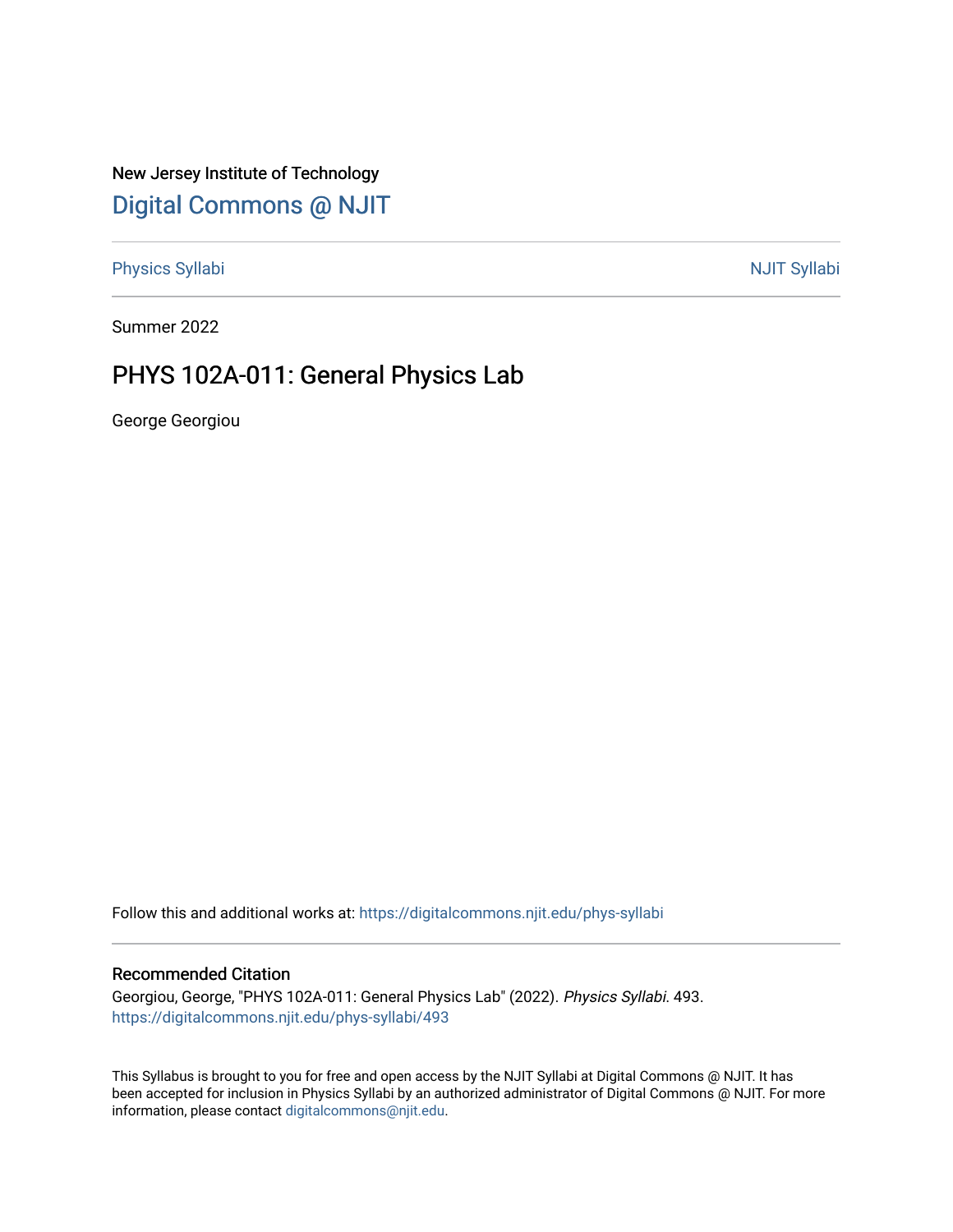| <b>INSTRUCTOR</b>             | Name: Georgiou, George, E-mail:                                                                                                                                                                                                                                                                                                       |  |  |  |
|-------------------------------|---------------------------------------------------------------------------------------------------------------------------------------------------------------------------------------------------------------------------------------------------------------------------------------------------------------------------------------|--|--|--|
| <b>OFFICE HOURS</b>           | Hours and location: TBA                                                                                                                                                                                                                                                                                                               |  |  |  |
| <b>TEXTBOOK</b>               | Physics 102A Laboratory Manual 9th Edition, sold by NJIT bookstore                                                                                                                                                                                                                                                                    |  |  |  |
| <b>DESCRIPTION</b>            | This general physics laboratory course involves experiments which demonstrate the principles of elementary<br>statics and dynamics including kinematics, Newton's laws of motion, energy, momentum, conservation<br>principles, and rotational motion.                                                                                |  |  |  |
| <b>NOTE</b>                   | To take the laboratory course, PHYS 102A, a student must take concurrently the lecture course, PHYS 102 unless<br>the student passed the lecture course previously. Withdrawal from LAB requires withdrawal from the LEC.                                                                                                             |  |  |  |
| <b>HELP</b>                   | Visit or email your instructor if you are having troubles with the lab course.<br>If you need an accommodation due to a disability, please contact Scott Janz (scott.p.janz@njit.edu<br>973-596-5417), Associate Director of the Office of Accessibility Resources and Services, Kupfrian Hall 201 to<br>discuss your specific needs. |  |  |  |
| <b>GENERAL</b>                | There is no exam in the lab course.                                                                                                                                                                                                                                                                                                   |  |  |  |
| <b>INFORMATION</b>            | No make-ups for missing labs are allowed.                                                                                                                                                                                                                                                                                             |  |  |  |
|                               | Grading (A through D and F) is based on attendance, participation, and lab report.                                                                                                                                                                                                                                                    |  |  |  |
|                               | Experiments are a group effort.                                                                                                                                                                                                                                                                                                       |  |  |  |
|                               | Laboratory reports should be an individual one submitted by each student.<br>$\sim$                                                                                                                                                                                                                                                   |  |  |  |
|                               | Lab computer login method: Username: your UCID and Password: your UCID password                                                                                                                                                                                                                                                       |  |  |  |
|                               | NJIT physics lab website: https://centers.njit.edu/introphysics/welcome/                                                                                                                                                                                                                                                              |  |  |  |
| <b>DELIVERY MODE</b>          | Face-to-Face: Instruction is delivered in person and students are expected to attend class.                                                                                                                                                                                                                                           |  |  |  |
| LEARNING<br><b>OBJECTIVES</b> | Students will master basic physics concepts by performing an experiment relevant to a corresponding course<br>work.                                                                                                                                                                                                                   |  |  |  |
|                               | Students will gain hands-on experiences with experimental processes and develop effective written                                                                                                                                                                                                                                     |  |  |  |
|                               | communication skills.                                                                                                                                                                                                                                                                                                                 |  |  |  |
|                               | Students should develop collaborative learning skills by working in a group.<br>$\omega_{\rm c}$                                                                                                                                                                                                                                      |  |  |  |
| <b>LEARNING</b>               | Students will demonstrate basic experimental skills by the practice of setting up and conducting an                                                                                                                                                                                                                                   |  |  |  |
| <b>OUTCOMES</b>               | experiment.                                                                                                                                                                                                                                                                                                                           |  |  |  |
|                               | Students will demonstrate an understanding of the analytical methods required to interpret and analyze<br>$\overline{\phantom{a}}$<br>results and draw conclusions as supported by their data.                                                                                                                                        |  |  |  |
|                               | Students will demonstrate basic communication skills by working in groups on laboratory experiments and                                                                                                                                                                                                                               |  |  |  |
|                               | the thoughtful discussion and interpretation of data.                                                                                                                                                                                                                                                                                 |  |  |  |
| ATTENDANCE                    | Attendance policy is very strict. It is a student's responsibility to confirm his/her attendance with the Lab<br>instructor.                                                                                                                                                                                                          |  |  |  |
|                               | It is required for students to attend all lab experiments since grading is based on attendance, participation,<br>$\overline{\phantom{a}}$<br>and lab report.                                                                                                                                                                         |  |  |  |
|                               | It is required for a student to sign the attendance sheet in every lab class. If a student fails to sign it, it is<br>$\pm$                                                                                                                                                                                                           |  |  |  |
|                               | treated to be absent.                                                                                                                                                                                                                                                                                                                 |  |  |  |
|                               | Attendance will be checked in the beginning and middle of each class by your instructor.<br>If a student does not appeal and resolve his/her attendance within 7 days, no further complaint will be                                                                                                                                   |  |  |  |
|                               | $\sim$<br>accepted.                                                                                                                                                                                                                                                                                                                   |  |  |  |
|                               | If a student makes more than 3 unexcused absences, the student is very likely to fail the lab course.                                                                                                                                                                                                                                 |  |  |  |
|                               | If a student has excusable absences, the student should contact the dean of student office to email an official<br>$\sim$                                                                                                                                                                                                             |  |  |  |
|                               | excuse to his/her lab instructor.                                                                                                                                                                                                                                                                                                     |  |  |  |
| <b>GRADING</b>                | The grading guidelines are as follows:<br>1.                                                                                                                                                                                                                                                                                          |  |  |  |
| <b>POLICY</b>                 | Attendance (20%); Participation (20%); Laboratory Report (60%)                                                                                                                                                                                                                                                                        |  |  |  |
|                               | A grade of zero (0) will be given for any missed experiment with no excuse.<br>2.                                                                                                                                                                                                                                                     |  |  |  |
|                               | Submission of the lab report is due the following week class begins - penalty for lateness is 10 % per day.<br>3.                                                                                                                                                                                                                     |  |  |  |
|                               | Laboratory Report Grading (points):<br>4.                                                                                                                                                                                                                                                                                             |  |  |  |